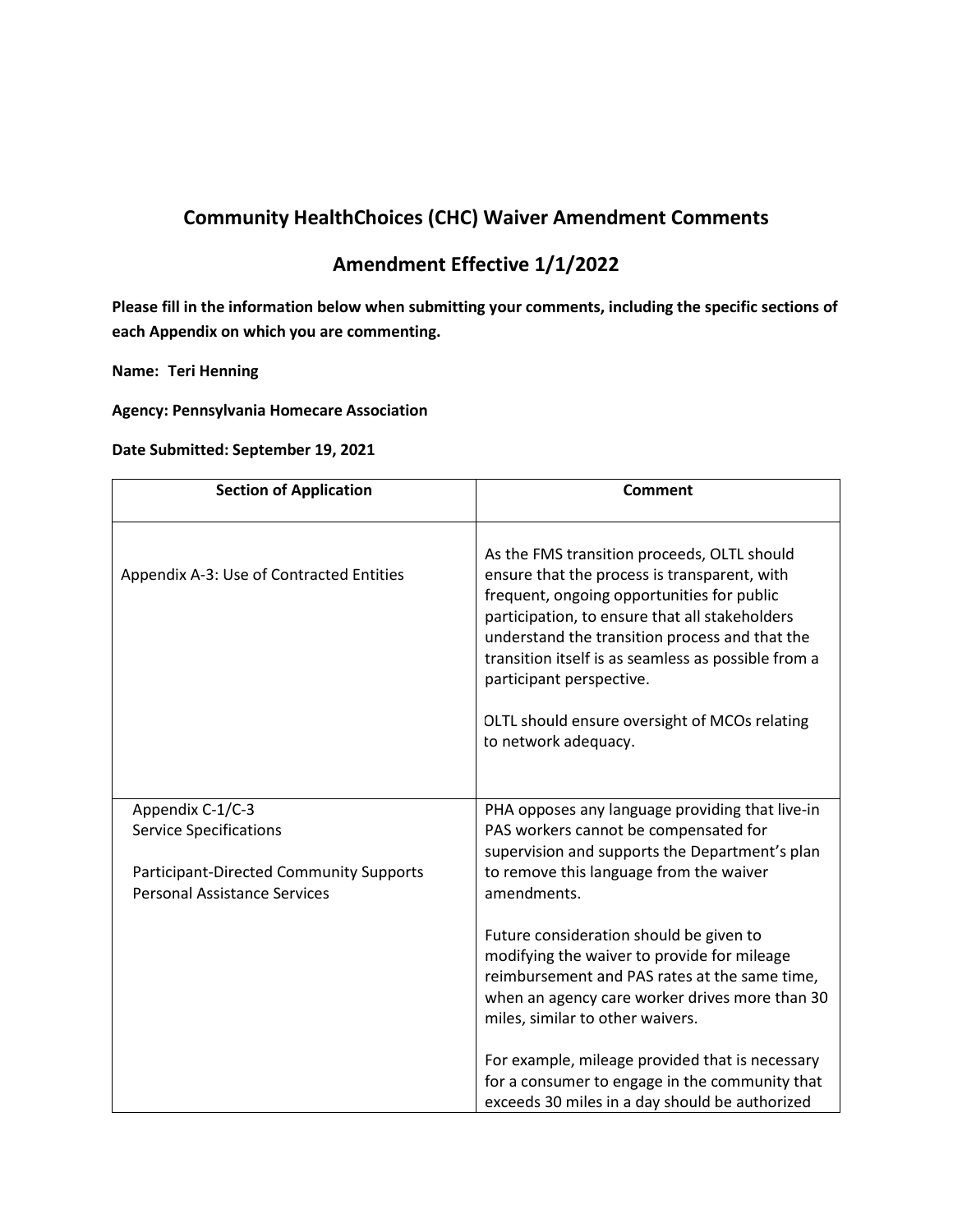|                                                                                      | on the service plan and billed by the agency as<br>Transportation Miles. When Transportation<br>services are authorized and billed as a discrete<br>service, PAS should be compensable at the same<br>time for supervision, assistance and/or care<br>provided to the participant during<br>transportation.                                                                                                                                                                                                                                                                                                                                                                                                                                                                                                                                                                                                                                                                                                                                                            |
|--------------------------------------------------------------------------------------|------------------------------------------------------------------------------------------------------------------------------------------------------------------------------------------------------------------------------------------------------------------------------------------------------------------------------------------------------------------------------------------------------------------------------------------------------------------------------------------------------------------------------------------------------------------------------------------------------------------------------------------------------------------------------------------------------------------------------------------------------------------------------------------------------------------------------------------------------------------------------------------------------------------------------------------------------------------------------------------------------------------------------------------------------------------------|
| Appendix C-1/C-3 Service Specification<br>Specialized Medical Equipment and Supplies | PHA supports providing Personal Protective<br>Equipment (PPE) for participants as Specialized<br>Medical Equipment and Supplies, including that<br>PPE can be added to a participant's PCSP without<br>the need for a physician's prescription. This<br>process should be more clearly explained to both<br>providers and consumers, as there is still<br>confusion about how to authorize and obtain this<br>PPE. The waiver should also support PPE for<br>caregivers/DCWs, when necessary, as it is critical<br>for infection control and consumer care.                                                                                                                                                                                                                                                                                                                                                                                                                                                                                                            |
| Appendix C-1/C-3 Service Specification: Palliative<br>Care                           | For future consideration: Palliative care should be<br>offered beyond end-of-life care as part of a<br>person's care, to improve quality of life and care<br>throughout the course of a person's illness or<br>illnesses.                                                                                                                                                                                                                                                                                                                                                                                                                                                                                                                                                                                                                                                                                                                                                                                                                                              |
| Appendix C-2-a: Criminal History and/or<br><b>Background Investigations</b>          | Criminal Background checks, child abuse<br>clearances and provisional hiring.<br>The rules relating to criminal background checks<br>should be the same for consumer-directed and<br>agency provided PAS services. This is particularly<br>true for paid family caregivers, or other<br>circumstances where the consumer specifies his<br>or her caregiver.<br>The language in the waiver relating to<br>background checks and child abuse clearances<br>when a child resides in the home, incorporates<br>requirements from Pennsylvania's Child<br>Protective Services Law (CPSL) that would not<br>otherwise apply to agencies providing personal<br>assistance services under the CHC waiver. OAPSA<br>and the regulations cited, 55 Pa. Code, Sections<br>55.19 and 55.20, provide for provisional hiring in<br>specified circumstances that the CPSL would not.<br>Because the CPSL does not apply to PAS services<br>providers (unless they are also providing services<br>directly covered by the CPSL), the waiver<br>background check requirements should be |